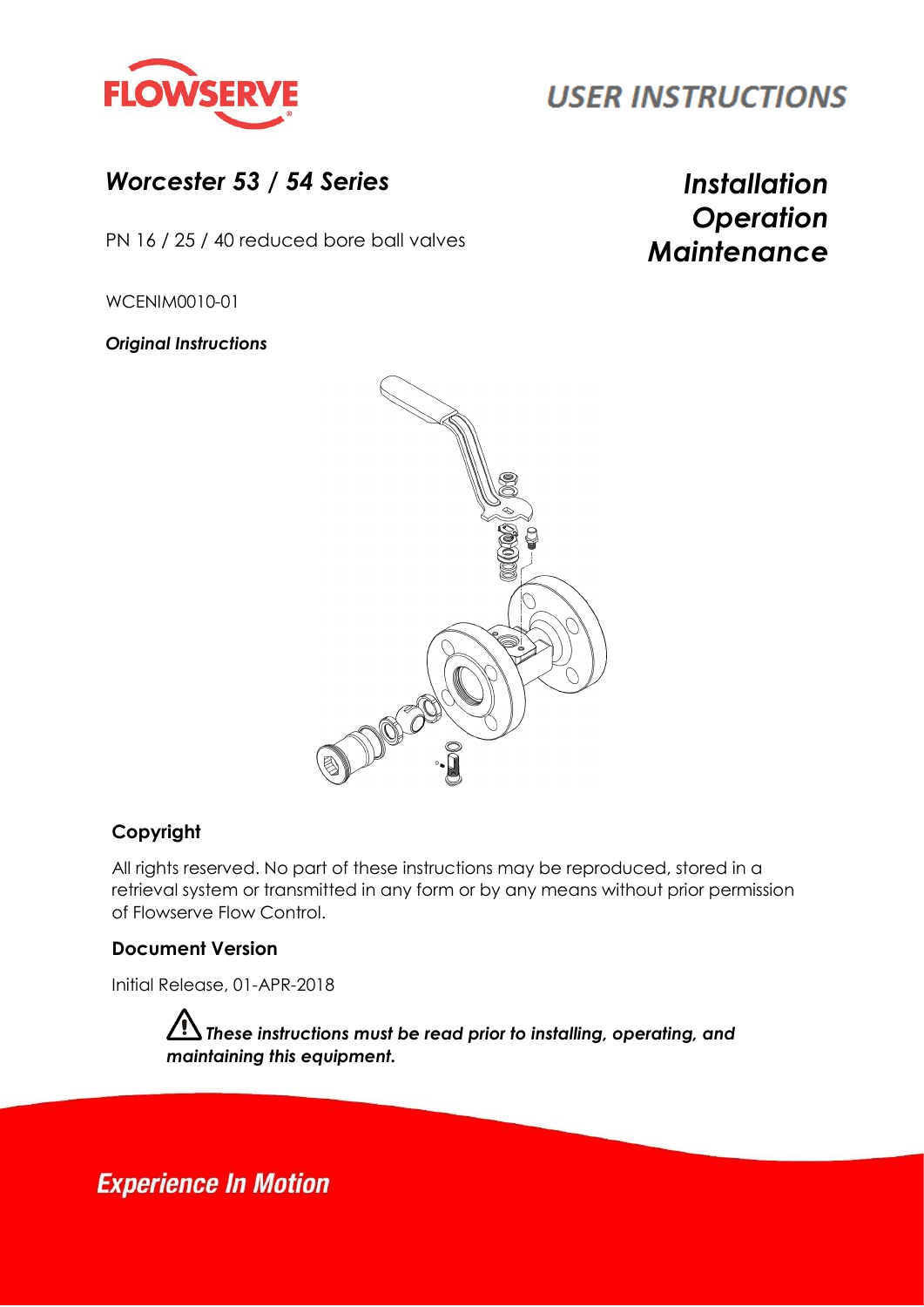

#### **CONTENTS**

| 1                |  |
|------------------|--|
| 1.1              |  |
| 1.2              |  |
| $\boldsymbol{2}$ |  |
| 3                |  |
| 3.1              |  |
| 3.2              |  |
| 4                |  |
| 5                |  |
| 5.1              |  |
| 5.2              |  |
| 6                |  |
| 6.1              |  |
| 6.2              |  |
| 6.3              |  |
| 7                |  |
| 7.1              |  |
| 7.2              |  |
| 7.3              |  |
| 7.4              |  |
| 8                |  |
| 9                |  |
| 9.1              |  |
| 9.2              |  |
| 10               |  |
| 10.1             |  |
| 10.2             |  |
| 10.3             |  |
| 10.4             |  |
| 10.5             |  |
| 11               |  |
| 11.1             |  |
| 11.2             |  |

## $\bigwedge$  These instructions must be read prior to installing, operating, and maintaining this equipment.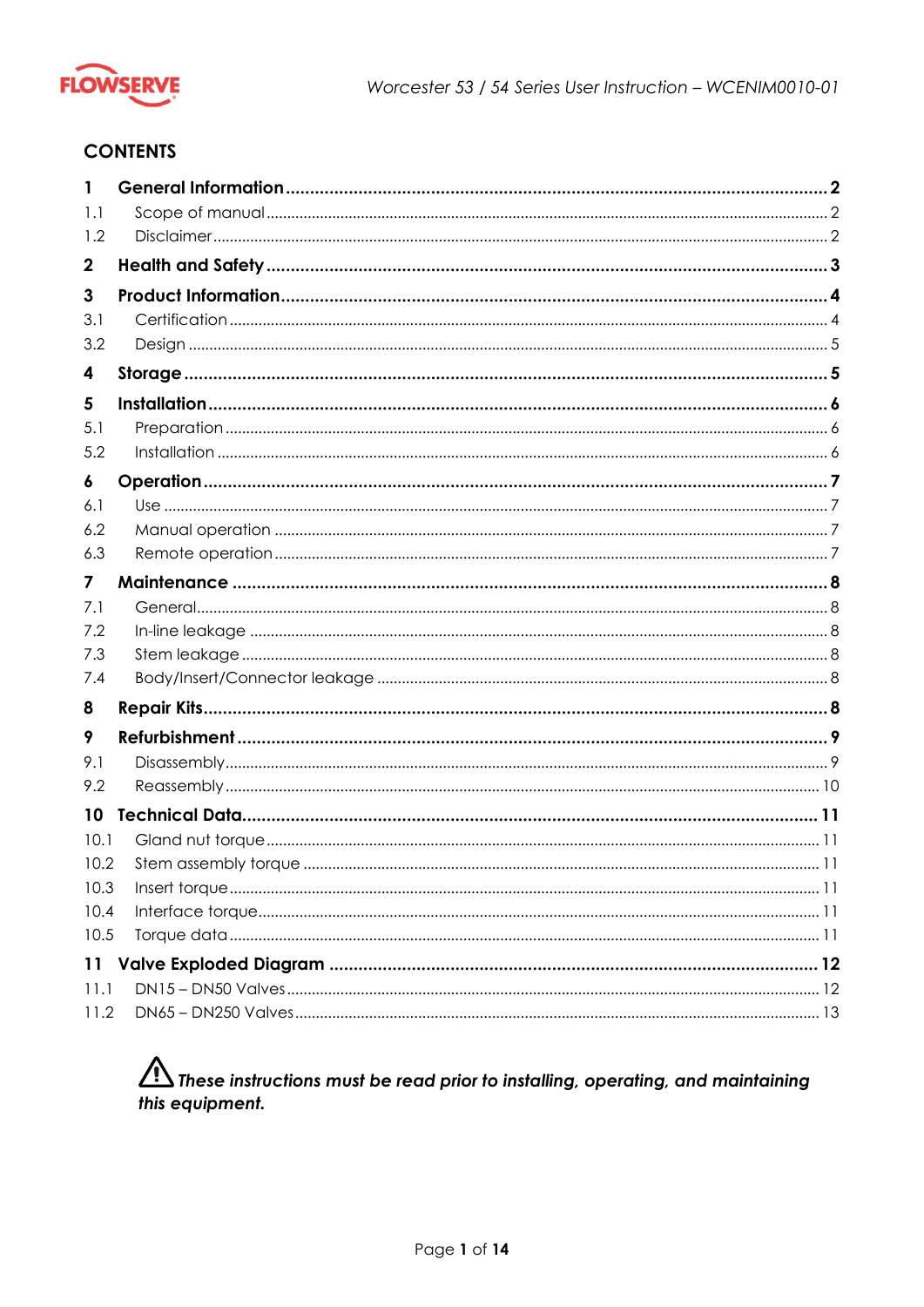

## **1 General Information**

 $\overline{\cal D}$  These instructions must be read prior to installing, operating, and maintaining *this equipment.*

*These instructions must be read prior to installing, operating, using, or maintaining the equipment in any region worldwide. The equipment must not be put into service until all of the safe operating conditions noted in the instructions have been met. Failure to comply with the information provided in the User Instructions is considered to be misuse. Personal injury, product damage, delay in operation, or product failure caused by misuse are not covered by the Flowserve warranty.*

#### **1.1 Scope of manual**

These instructions must be kept close to the product's operating location or directly with the product.

These instructions must be read prior to installing, operating, using, or maintaining the equipment in any region worldwide. The equipment must not be put into service until all of the safe operating conditions noted in the instructions have been met. Failure to comply with the information provided in the User Instructions is considered to be misuse. Personal injury, product damage, delay in operation, or product failure caused by misuse are not covered by the Flowserve warranty.

This document covers the Worcester 53 / 54 series: Pressure rating – PN 16 / 25 / 40 Size range – DN  $15 - 250$ , NPS  $\frac{1}{2} - 8$ 

#### **1.2 Disclaimer**

Information in this User Instruction is believed to be complete and reliable. In spite of all Flowserve's efforts to provide comprehensive information and instructions, sound engineering and safety practices should always be used. Please consult with a qualified engineer.

Flowserve manufactures products to applicable International Quality Management System Standards as certified and audited by external Quality Assurance organizations. Genuine parts and accessories have been designed, tested, and incorporated into the products to help ensure continued product quality and performance in use. As Flowserve cannot test parts and accessories sourced from other vendors the incorrect incorporation of such parts and accessories may adversely affect the performance and safety features of the product. The failure to properly select, install, or use authorized Flowserve parts and accessories is considered to be misuse. Damage or failure caused by misuse is not covered by Flowserve's warranty. In addition, any modification of Flowserve products or removal of original components may impair the safety of these products in use.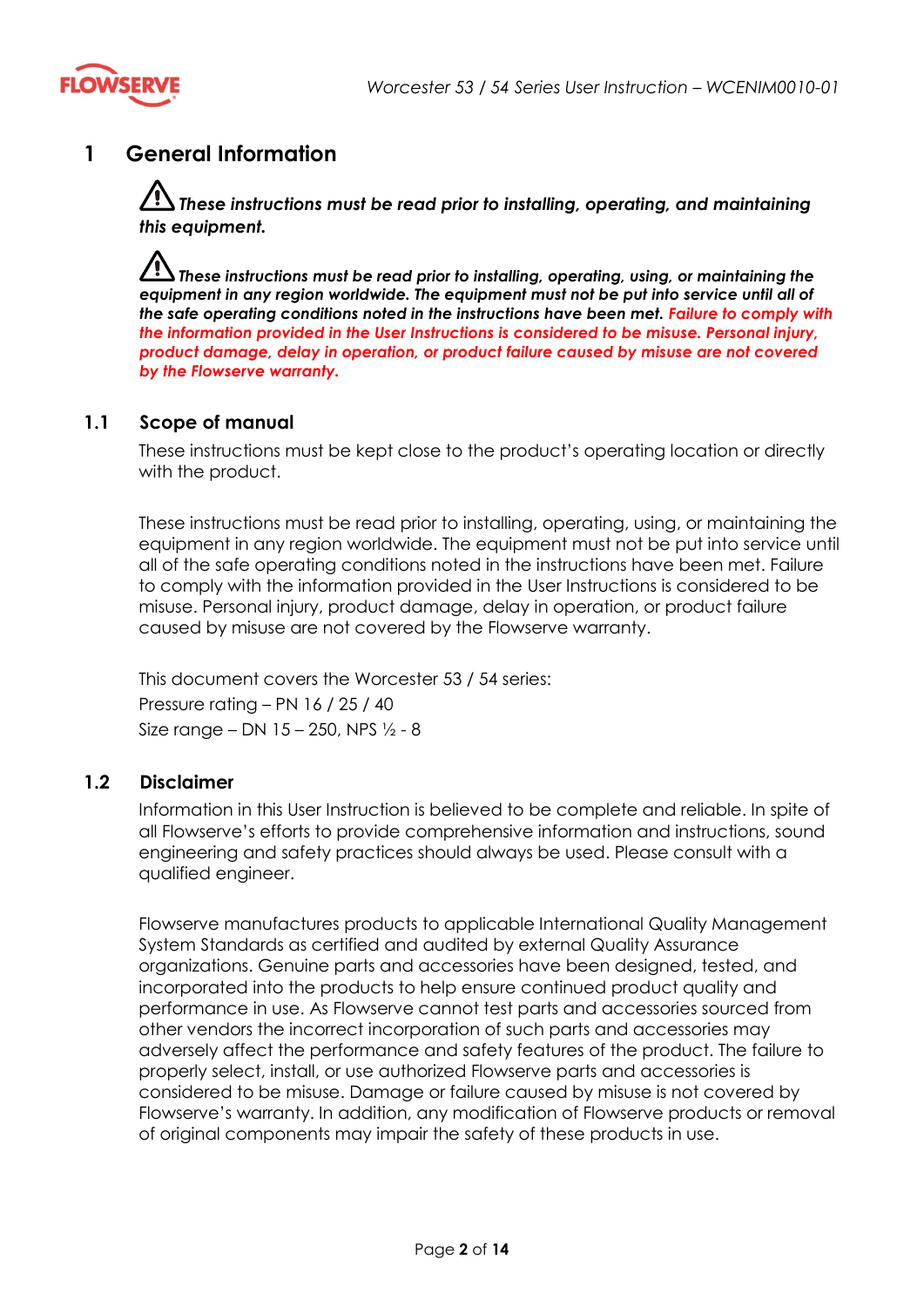

## <span id="page-3-0"></span>**2 Health and Safety**

The product/system must not be operated beyond the parameters specified for the application. If there is any doubt as to the suitability of the product/system for the application intended, contact Flowserve for advice, quoting the serial number.

When installing, operating or maintaining valves:

- a) Complete a risk assessment and eliminate or reduce hazards to an acceptable level.
- b) Work in accordance with safe systems of work.
- c) Observe all site health and safety rules.
- d) Wear all the necessary personal protective equipment (PPE).
- e) Never remove or maintain a valve or joint unless the line has been fully depressurised, drained, and where necessary, purged of toxic / explosive / flammable media. Always operate the valve to the open position to ensure that no trapped pressure exists within the cavity.
- f) Never handle valves that have been used on harmful substances unless they have been completely decontaminated and certified safe to handle.
- g) Never use a valve on an application which exceeds its prescribed operating parameters. Refer to Flowserve Flow Control technical sales for performance curves for further information.
- h) Never modify or alter valves unless the manufacturer has been consulted or recommends such changes.
- i) Wrenches are only designed to operate the valves and must not be used to carry them as it may result in operator injury or damage to the valve stem and sealing.
- j) Use appropriate lifting methods and equipment when installing, maintaining and removing the product. Ensure that the valve is correctly supported in its operating location.
- k) The valve must be installed in a system design to prevent excessive forces on the flanges and connectors.
- l) Consult Flowserve Flow Control technical sales before equipment is installed in areas subject to seismic activity or extreme climates.
- m) The valve should be protected by other devices to prevent over-pressurisation, e.g. increased pressure caused by external fire.
- n) It is the end user's responsibility to ensure compatibility of the media with the materials of construction of the product. The integrity of the valve may be affected by the effects of corrosion and erosion.
- o) If the processes or environments that the valve is used in are likely to cause temperatures (high or low) that may cause injury to personnel if touched, adequate protection must be fitted on the valve.
- p) If the valve is to be used for unstable gas applications, ensure that the operational parameters as indicated on the product identification plate cannot be exceeded.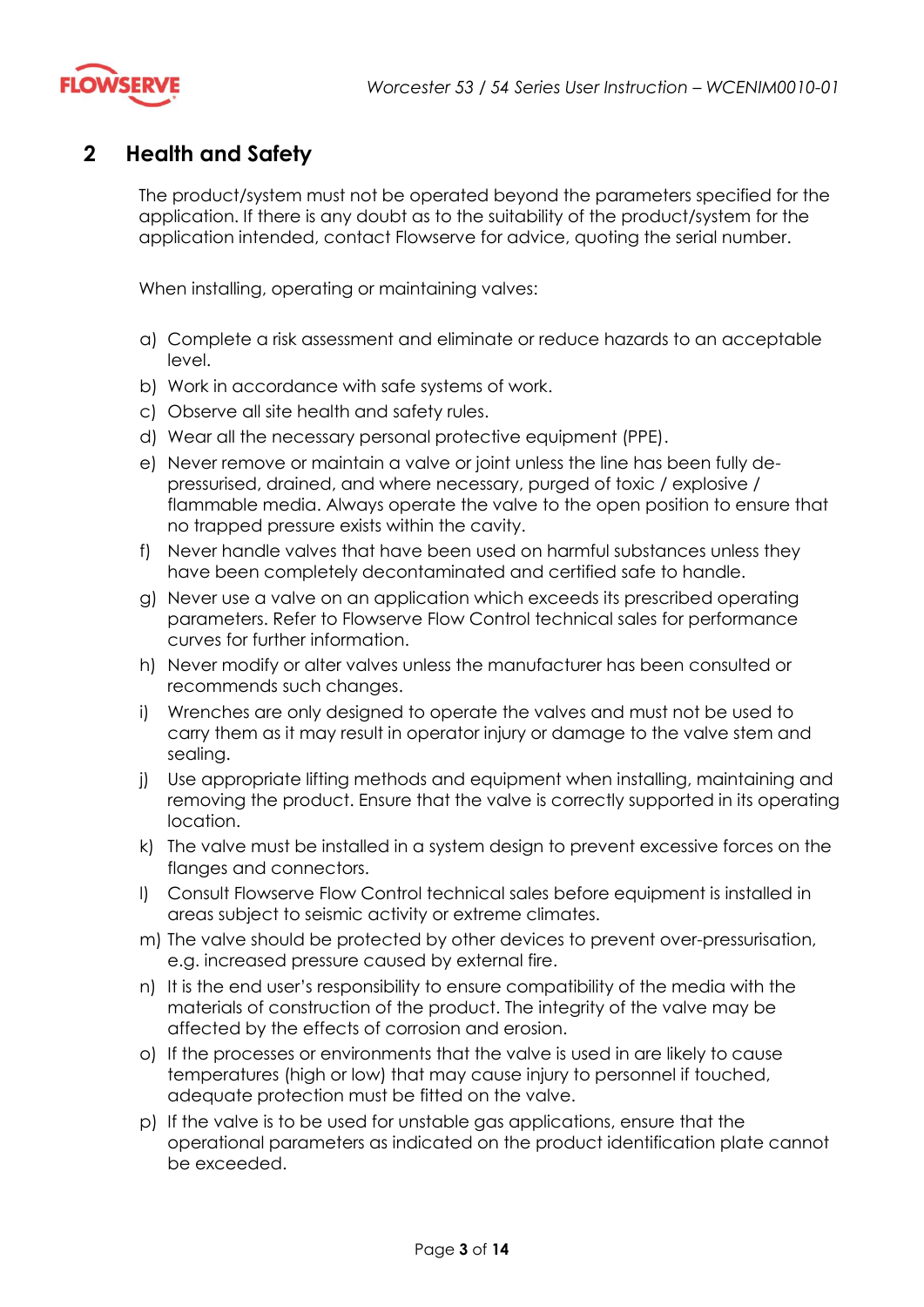

## **3 Product Information**

#### **3.1 Certification**

This product is compliant with the following EU regulations:

- a) Pressure Equipment Directive (PED) 2014/68/EU: If the ID plate carries the CE mark, PED number '2014/68/EU', and the notified body identity number '0086', the product complies with the PED. If these numbers are not present, the product is classified under Sound Engineering Practice (SEP) and may only be used within the limitations defined in tables 6, 7, 8 and 9 of the PED.
- b) Explosive Atmospheres (ATEX) 2014/34/EU: If the ID plate carries the CE mark, ATEX number '2014/34/EU', the explosion protection symbol, and ATEX codes identifying the equipment, the product complies with the ATEX directive.



Figure 1 Valve ID plate markings

Table 1 ATEX marking definitions

| $\mathsf{I}\mathsf{I}$ | Equipment group                                                                                                                                                                                                                                                                                                                                       |  |  |  |  |  |
|------------------------|-------------------------------------------------------------------------------------------------------------------------------------------------------------------------------------------------------------------------------------------------------------------------------------------------------------------------------------------------------|--|--|--|--|--|
| 2                      | Equipment category                                                                                                                                                                                                                                                                                                                                    |  |  |  |  |  |
| G                      | Gas zone suitability (zones 1 & 2)                                                                                                                                                                                                                                                                                                                    |  |  |  |  |  |
| D                      | Dust zone suitability (zones 1 & 2)                                                                                                                                                                                                                                                                                                                   |  |  |  |  |  |
| C                      | Type of protection (constructional safety) (as per BS EN ISO 80079-37)                                                                                                                                                                                                                                                                                |  |  |  |  |  |
| X                      | Special temperature reference. Surface temperature: As per BS EN ISO<br>80079-36, the temperature class or maximum surface temperature cannot<br>be marked on the product as it is dependent on the operating conditions.<br>However, the maximum/minimum allowable operating temperatures for<br>the product are marked on the identification plate. |  |  |  |  |  |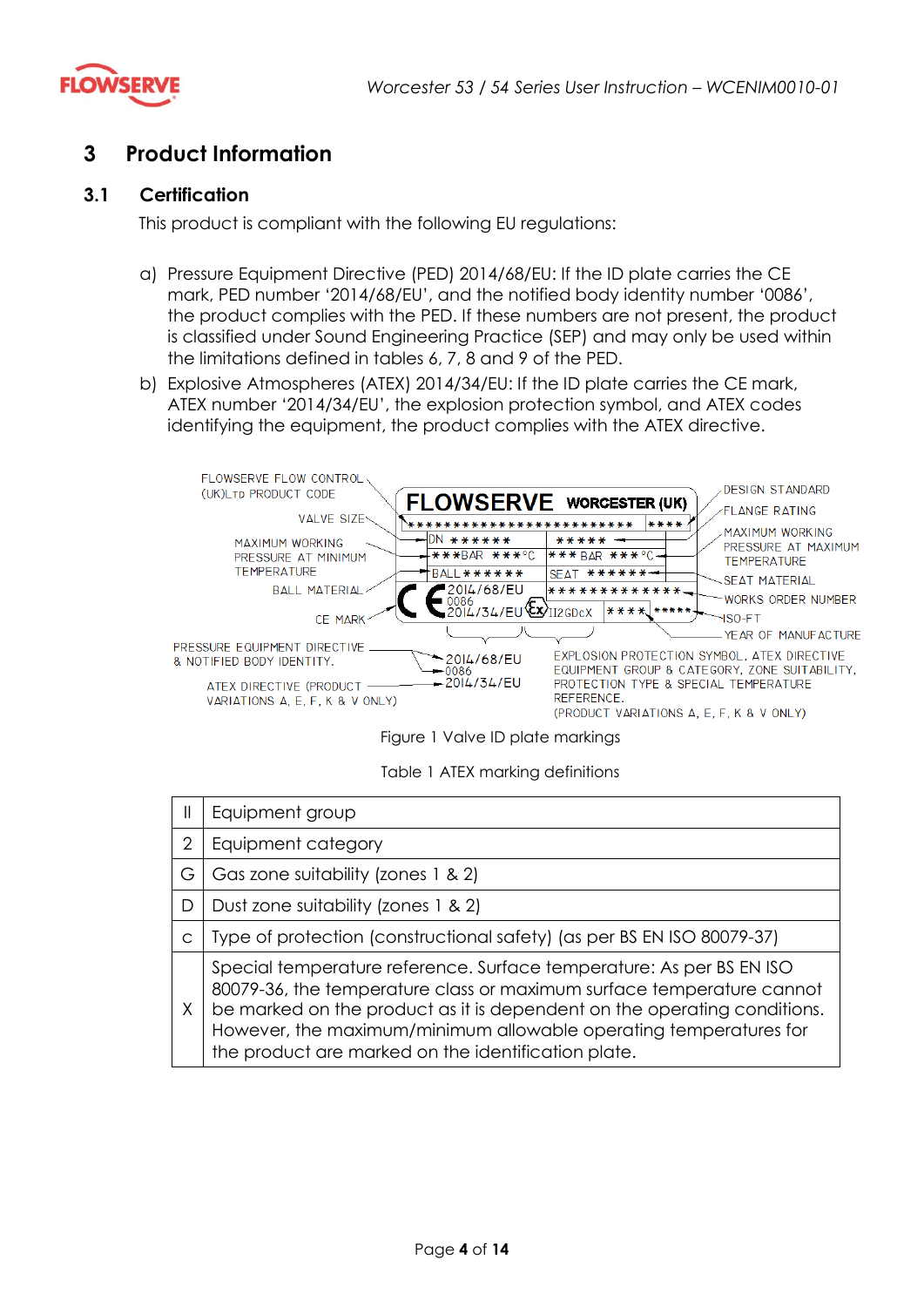

#### **3.2 Design**

- a) End flanges: The end flange design of this product has been verified by either 2017 ASME BPVC Section VIII Division 1 – Calculation Method, by finite element analysis in accordance with 2017 BPVC Section VIII Division 2 – Alternative Rules, or by experimental testing as defined in BS EN 12516-3 – Experimental Method.
- b) Bolting: End flanges have been verified by the methods stated above, using bolt design stress valves based on those for ASTM A193 B8 Class 2 for stainless steel valves and ASTM A320 L7 for carbon steel valves as defined in ASME BPVC Section II Part D.
- c) Gaskets: Spiral wound gaskets in accordance with BS EN 1514 for PN rated flanges and ASME B16.20 for Class rated flanges. These have gasket factors and design stresses of 2.50 and 69 MPa respectively for carbon steel gaskets, and 3.00 and 69 MPa respectively for stainless steel gaskets as defined in 2017 ASME BPVC Section VIII Division 1. If gaskets with higher gasket factors and design stresses are used, please consult Flowserve Flow Control technical sales.
- d) Lethal Service: In accordance with ASME BPVC Section VIII Division 1, a casting quality factor of 1.0 is allowable for all products. Those intended for 'lethal service' must have had non-destructive examination carried out in accordance with Appendix 7 of ASME BPVC Section VIII Division 1. Refer to Flowserve Flow Control technical sales for more information.

## **4 Storage**

- a) All valves are despatched in the open position and it is recommended that they are left in this position during storage.
- b) All protective packaging should remain in this position until the valve is to be installed.
- c) Valves should be stored in a clean, dry environment.
- d) Carbon steel valves are phosphate and coated with a de-watering oil. This coating is non-toxic and is quite safe on edible or potable products.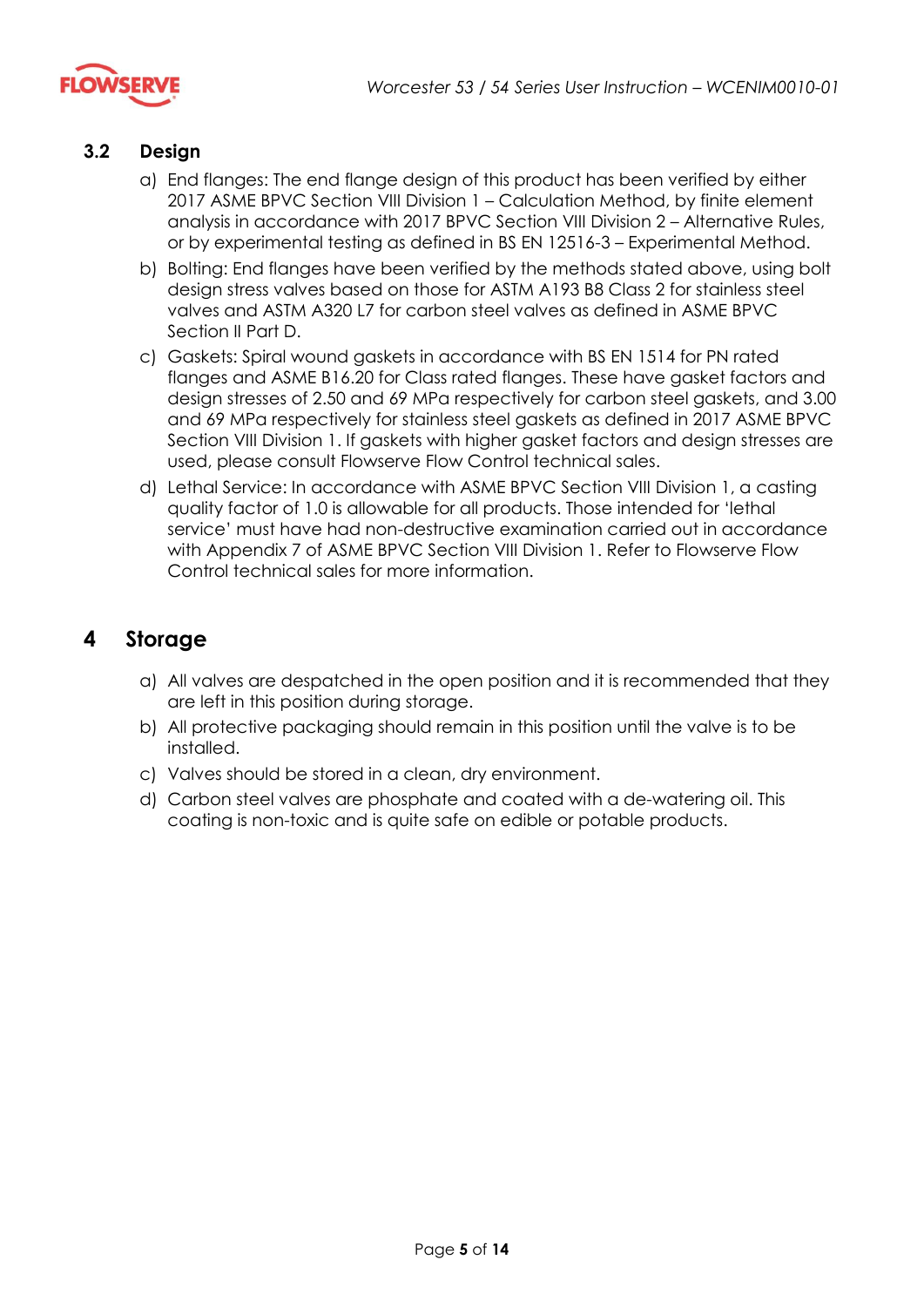

## **5 Installation**

#### **5.1 Preparation**

- a) The working area should be clean and clear of any debris that would contaminate the valve.
- b) When despatched, valves contain a mineral oil which aids the bedding in of the valve. This may be removed if found unsuitable. Special variants may contain other lubricants or be dry built.
- c) Some valves contain a silica gel pack inside the ball cavity to absorb humidity during storage. These must be removed before installation along with all other protective packaging.
- d) The gland nut locking clip must be retained at all times. During installation, if the locking clip is not in place, the gland nut must be adjusted to the correct torque and a new locking clip must be fitted.
- e) Significant problems can arise with any valve installed in an unclean pipeline. Ensure that the pipeline has been flushed clean of dirt, weld spatter etc. before installation.
- f) Graphite seals should be handled with care due to their delicate nature.
- g) If transit seals are fitted inside the valve, these must be discarded and replaced with the spare body seals supplied.

#### **5.2 Installation**

- a) Standard valves are bi-directional and may be installed in either direction. Valves with an upstream pressure relief hole (Q190 ball) are uni-directional and must be fitted with the flow arrow pointing downstream.
- b) It is recommended that the valves are in the open position during fitting.
- c) Installation of flanged valves should follow site standards. If these standards do not exist, the following should be used as a guideline:
	- Flanged joints require compressive loading on the gasket material in order to contain the line pressure that acts to separate the joint.
	- Pipework should have the correct gap to allow for the valve face-to-face length and gasket material thickness.
	- Ensure the pipeline and flange faces are clean and free of any debris which may be affect flange sealing.
	- Bolting should be of the correct size, length and material for the application.
	- Locate the valve between the pipe ends and slide in the gaskets. Care should be taken to prevent damage to the sealing surfaces.
	- Assemble all bolts and loosely tighten. Gradually tighten bolts opposite to each other to the correct torque required for the specific gasket material.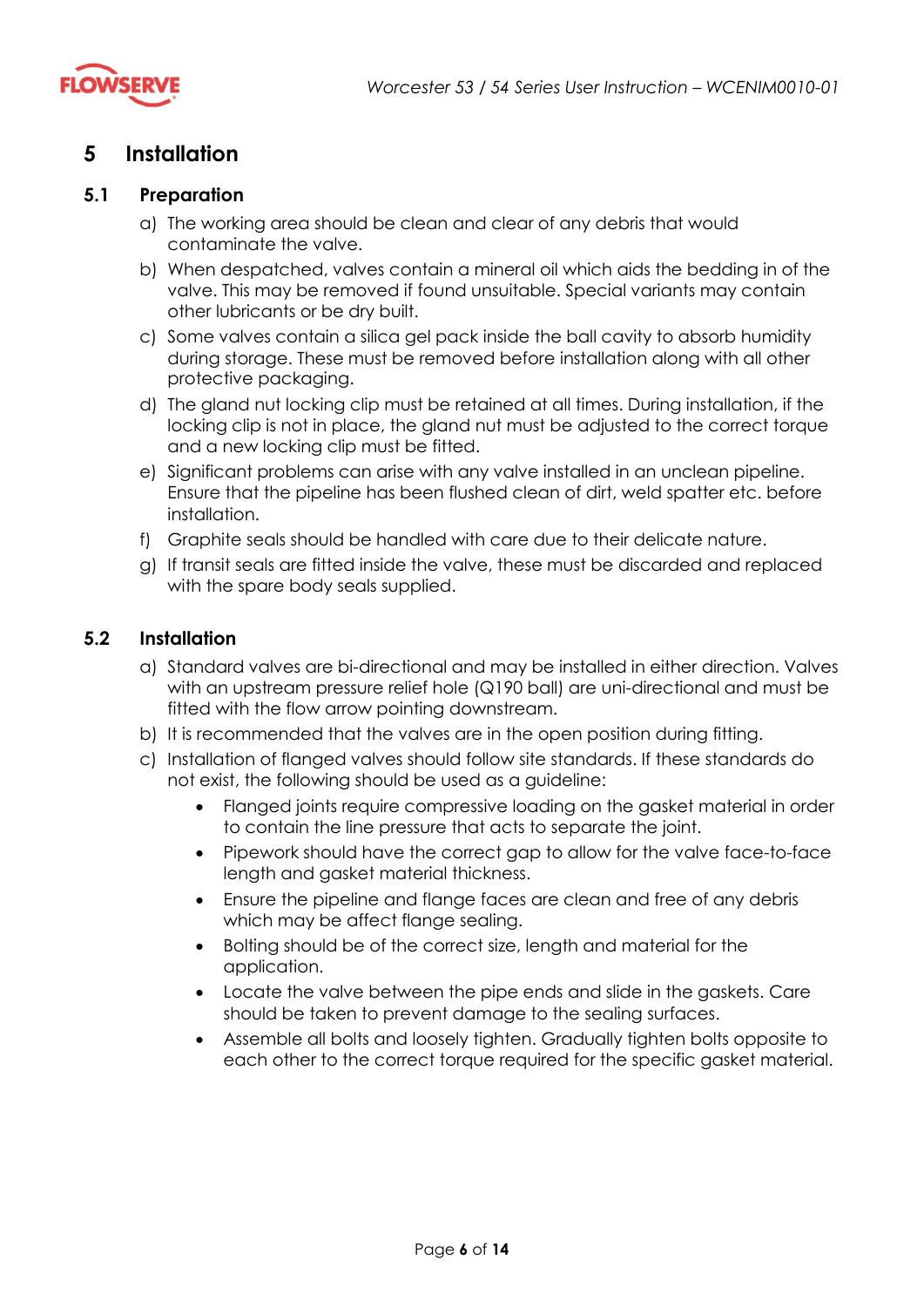

## **6 Operation**

*The product/system must not be operated beyond the parameters specified for the application. If there is any doubt as to the suitability of the product/system for the application intended, contact Flowserve for advice, quoting the serial number.*

#### **6.1 Use**

Worcester valves provide bubble-tight shut off when used in accordance with Worcester published pressure / temperature charts.

Metal seats fitted downstream provide shut off to FCI 70-2 1998, Class VI.

It is not good practice to leave a soft-seated ball valve in the partially open position as this will damage the seats and reduce valve life. Flow control ball valves, which contain seats for this purpose, are available from Flowserve Flow Control.

Media which may solidify, crystallise, or polymerise, should not be allowed to stand in the ball cavity, as this is detrimental to valve performance and life.

#### **6.2 Manual operation**

- a) The basic type of wrench on DN  $15 50$  (NPS  $\frac{1}{2} 2$ ) valves is made of sheet steel with an integral stop. Larger sizes of valves have a cast wrench head and a tubular handle secured to the stem by a wrench bolt.
- b) Worcester valves have a quarter turn operation, closing in a clockwise direction. It is possible to see when the valve is open or closed by the position of the wrench. When the wrench is in line with the pipeline, the valve is open. When the wrench is across the pipeline, the valve is closed. If the wrench is removed, the flats of the stem will also indicate valve position.
- c) When operating the valve, avoid excessive loads on the wrench.

#### **6.3 Remote operation**

- a) Where automation of valves is required, Flowserve Flow Control can supply pneumatic and electric actuators to cover a wide range of operating torques.
- b) Operation will be in accordance with installation, operation, and maintenance instructions for the relevant actuator.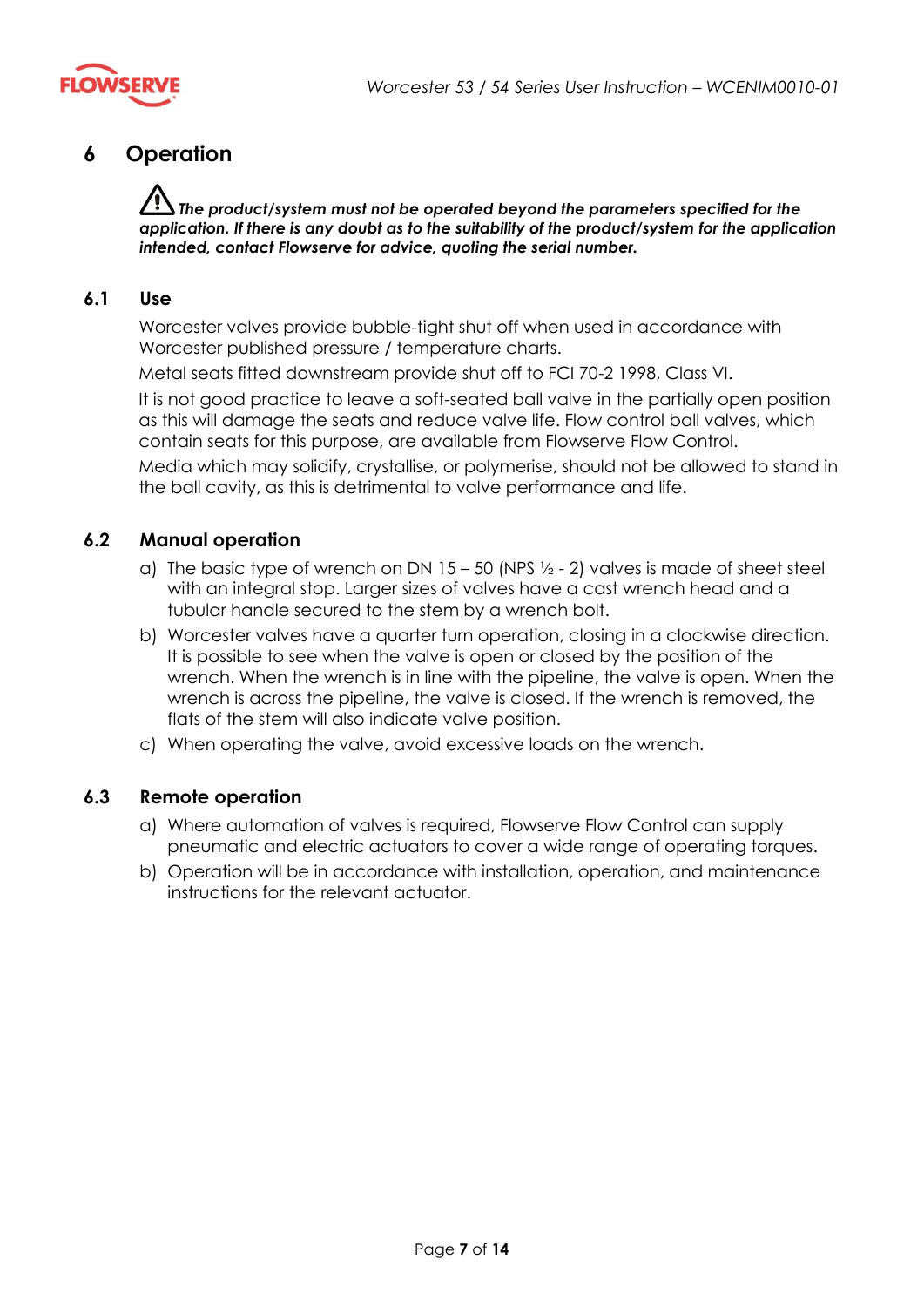

## **7 Maintenance**

#### **7.1 General**

Whilst Worcester valves are trouble free and maintenance is rarely needed the following checks will help extend life further and reduce downtime:

- a) Every 25 000 cycles or three months, check for signs of leakage (section [7.2,](#page-8-0) [7.3,](#page-8-1) [7.4\)](#page-8-2) and that all fasteners (including gland nut) are tightened to their correct torque value (see section [10\)](#page-11-0)
- b) The valve should not be left standing without operation for more than one month. After this period, the valve should be operated through three full cycles.
- c) The valve should not be left in a partially opened position as this may cause damage to the seat and reduce its life.

#### <span id="page-8-0"></span>**7.2 In-line leakage**

Any leakage when the valve is fully closed will be due to damage to the body, connector, seat or ball sealing surfaces. It will be necessary to disassemble and repair the valve (see section [9\)](#page-9-0).

#### <span id="page-8-1"></span>**7.3 Stem leakage**

Remove the wrench (see section [9\)](#page-9-0) or the actuator (see appropriate IOM), followed by the gland nut locking clip, and tighten the gland nut to the correct torque (see section [10.1\)](#page-11-1). If leakage persists, it may be necessary to replace gland packings and thrust seals (see section [9\)](#page-9-0).

#### <span id="page-8-2"></span>**7.4 Body/Insert/Connector leakage**

Insert: Remove the valve from line. Then remove the insert to assess whether the body and insert seal faces have been damaged. Replace the body seal, and tighten the insert to the correct torque (see section [10.3\)](#page-11-2).

Connector: Ensure that the bolting between the two halves of the body is tightened to the correct torque (see section [10.4\)](#page-11-3). If leakage persists, remove the valve from line and replace the body seal and also establish whether the seal faces of the body and connector have been damaged.

## **8 Repair Kits**

- a) Repair kits are available for all Worcester valves. Details of their contents are found in the instruction sheet supplied with the kit.
- b) If other parts are required, it is usually recommended that the complete valve is replaced. Parts from different sized/rated valves must not be interchanged.
- c) Only Worcester authorised spare parts should be used. This includes basic components such as fasteners. Flowserve Flow Control accepts no responsibility if the valve is altered in any way without consent.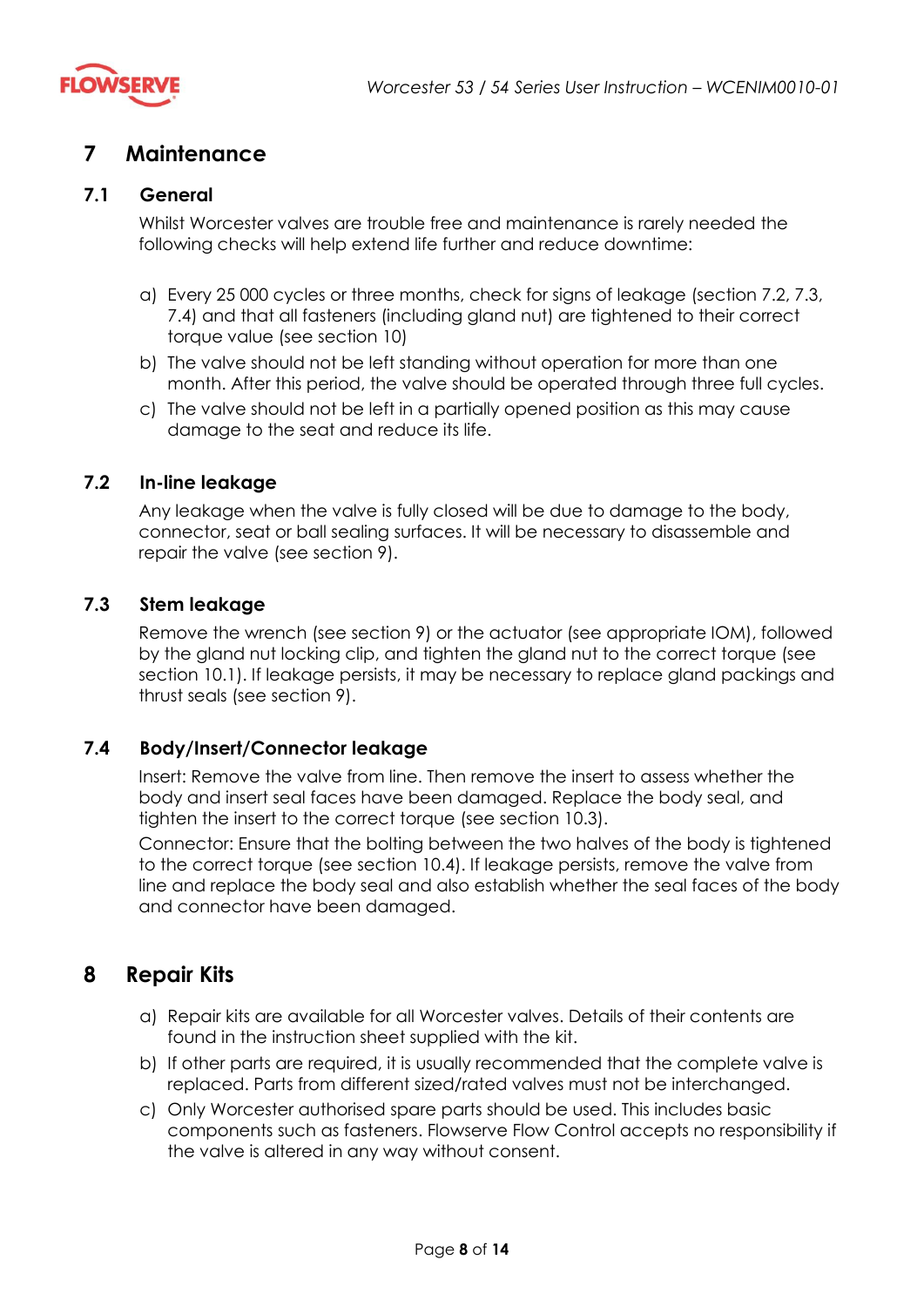

## <span id="page-9-0"></span>**9 Refurbishment**

Refer to the health and safety (see section [2\)](#page-3-0) before starting any refurbishment work. Never remove or perform maintenance on a valve or flange joint unless the line has been fully depressurised, drained and where necessary, purged of toxic, explosive, or flammable media.

#### **9.1 Disassembly**

- a) Remove the valve from the pipeline, ensuring that it is correctly supported.
- b) 1 piece valves (DN 15 DN 50):
	- a. Remove the insert using the appropriate four-pin drive adaptor. It may be necessary to use a heavy mallet on the tommy bar of the insert tool to break the metal-to-metal seal.
	- b. Lift the insert squarely out of the body to prevent damage to the sealing face.
- c) 2 piece valves (DN 65 DN 250):
	- a. Securely clamp the valve and place it in the open position.
	- b. Tap one of the flanges with a mallet separate the two body halves.
- d) Remove and discard the first seat and body seal.
- e) Close the valve and using a soft drift, tap out the ball.
- f) Using a suitable hook, pull out the second seat being careful not to damage the seat sealing face of the valve body.
- g) To dismantle the stem assembly, remove:
	- Wrench assembly (if fitted)
	- Gland nut locking clip
	- Gland nut
	- Belleville washers
	- Gland
- h) Remove the stem through the body. For DN 15 valves, remove the gland packing and align the stem wrench flats across the valves to facilitate stem removal. The gland packing and thrust seal can now be removed, taking care not to damage the sealing faces.
- i) All components not replaced by parts in the repair kit should be thoroughly cleaned and stored in a clean, secure area.
- j) All sealing faces on the body, connector and ball must be checked for corrosion, erosion and scratches. If damage is found or there is any reason to believe that a part is damaged, replace the part.
- k) Valve parts should be cleaned using a suitable degreasing agent. Hard deposits can be removed using stainless steel wire wool. Care should be taken to avoid damaging sealing faces.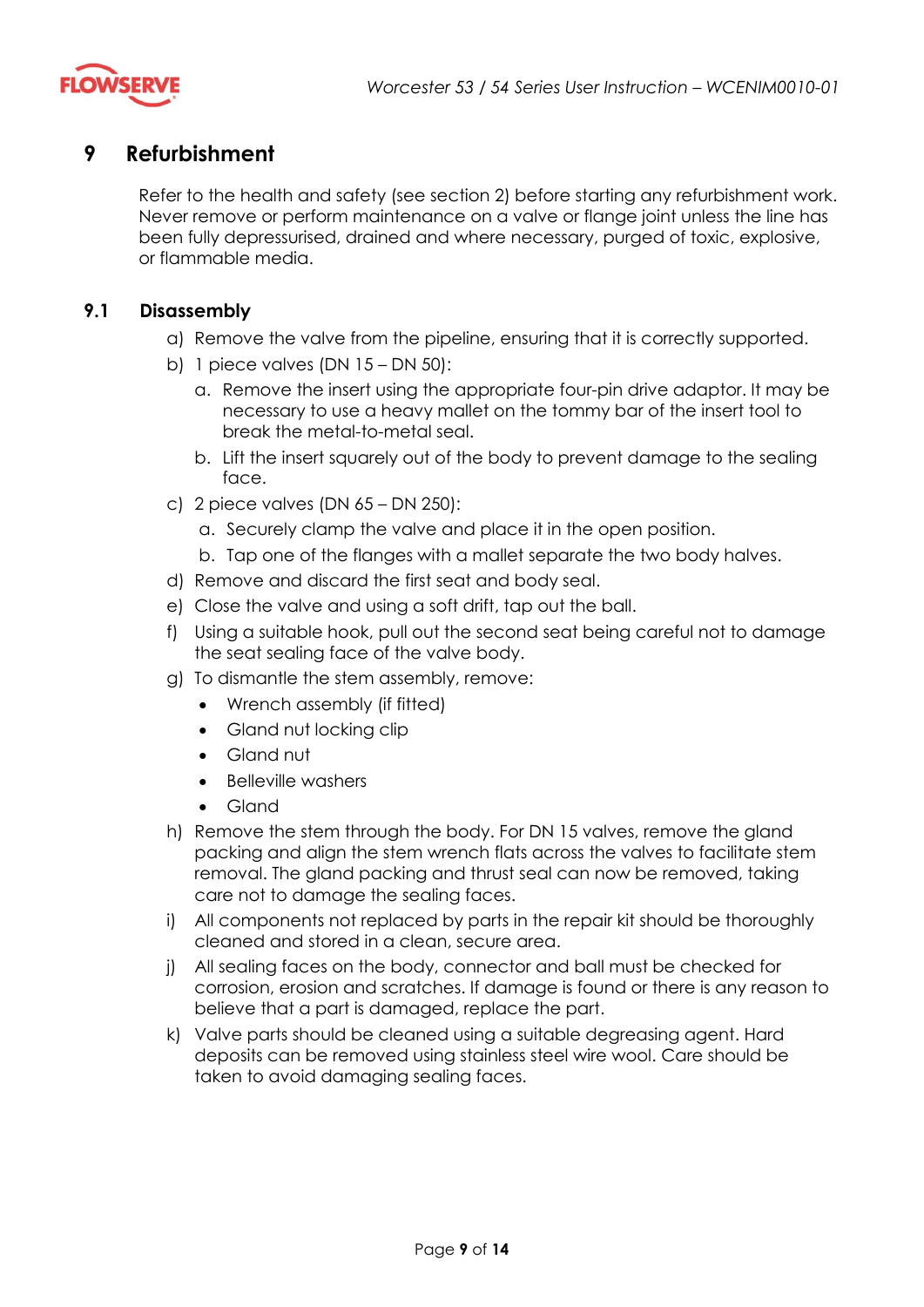

#### **9.2 Reassembly**

- a) Ensure that the repair kit and/or spare parts are suitable for the valve being refurbished.
- b) Cleanliness is essential for long valve life. The seats may be lightly lubricated with a light oil to aid bedding in. Ensure that the lubricant is compatible with the pipeline media, and the pressure and temperature of the application.
- c) Fit a new thrust seal on the stem (see section [11\)](#page-12-0) and insert the stem through the valve body from inside the valve cavity. Tweezers may make it easier to do so on DN 15 valves.
- d) Fit the new gland packings into the body recess and the gland and the new Belleville washers (with their outer edges touching) on the stem.
- e) While preventing the stem from turning, tighten the gland nut to the correct torque (see section [10.1\)](#page-11-1). Operate the stem several times and re-adjust the gland nut to the specified figure. Over-tightening of the gland nut will reduce the life of the stem assembly.
- f) Fit the locking clip correctly as shown in [Figure 2.](#page-10-0)



Figure 2 Fitting the locking clip

- <span id="page-10-0"></span>g) Fit the wrench assembly (if required).
- h) Fit the body seat into the valve cavity past the stem bottom drive, and position it into the seat housing.
- i) Turn the stem to the valve closed position and slide the ball into the body, locating on the stem bottom drive. Turn the stem to the valve open position to prevent the ball from falling out.
- j) For 1 piece valves:
	- a. Locate the second seat and the body seal into the insert housings.
	- b. Tighten the insert into the valve body to the correct torque (see section 11). On stainless steel valves, it is important to use an anti-scuffing compound such as Rocol Copperslip on the insert threads. It is advisable, though not mandatory to use it on carbon steel valves.
- k) For 2 piece valves:
	- a. Locate the second seat and the body seal into the connector housings.
- l) If practical, leak tightness and operating torque should be checked prior to refitting the valve in line.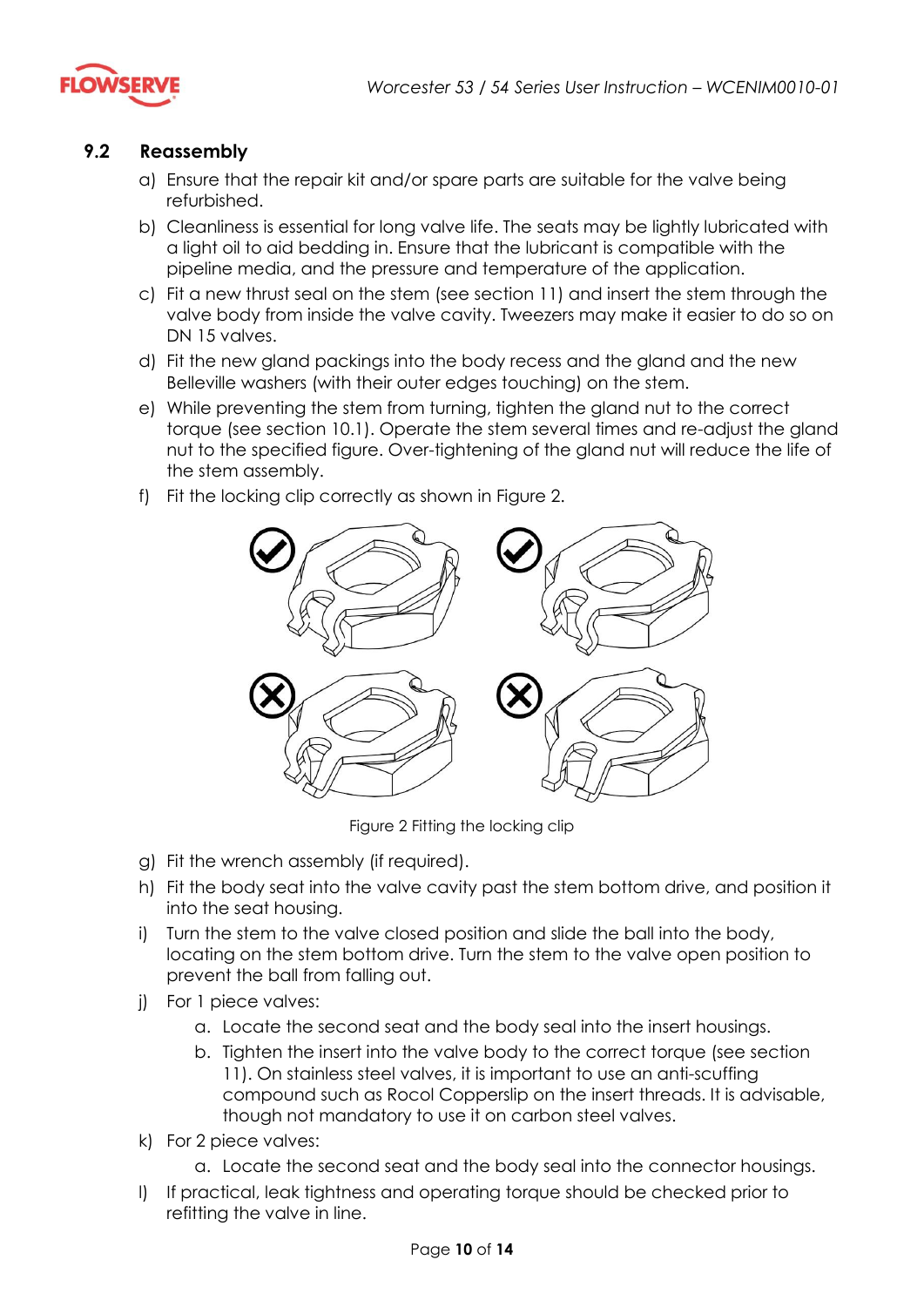

## <span id="page-11-0"></span>**10 Technical Data**

#### <span id="page-11-1"></span>**10.1 Gland nut torque**

The torque to be applied to the gland nut to ensure the correct amount of stem sealing.

#### **10.2 Stem assembly torque**

The torque required to operate the assembled stem before the ball and seats are fitted to the valve.

#### <span id="page-11-2"></span>**10.3 Insert torque**

The torque required to fully tighten the insert of one piece valves.

#### <span id="page-11-3"></span>**10.4 Interface torque**

The torque required to fully tighten the insert of one piece valves to achieve metal to metal contact.

#### **10.5 Torque data**

Table 2 Torque Data

| Size          | Gland nut -<br>graphite<br>build (Nm) | Gland nut -<br>PTFE build<br>(Nm) | Stem<br>assembly<br>(Nm) | Insert (Nm) | Interface<br>(Nm) |
|---------------|---------------------------------------|-----------------------------------|--------------------------|-------------|-------------------|
| <b>DN 15</b>  | $5 - 7$                               | $6 - 9$                           | $3 - 5$                  | $65 - 75$   |                   |
| <b>DN 20</b>  | $5 - 7$                               | $6 - 9$                           | $3 - 5$                  | $65 - 75$   |                   |
| <b>DN 25</b>  | $6 - 10$                              | $8 - 12$                          | $4 - 6$                  | $70 - 80$   |                   |
| <b>DN 32</b>  | $6 - 10$                              | $8 - 12$                          | $4 - 6$                  | $70 - 80$   |                   |
| <b>DN 40</b>  | $8 - 12$                              | $13 - 18$                         | $6 - 8$                  | $80 - 90$   |                   |
| <b>DN 50</b>  | $8 - 12$                              | $13 - 18$                         | $6 - 8$                  | $90 - 100$  |                   |
| DN 65         | $21 - 26$                             | $19 - 24$                         | $8 - 11$                 |             | $85 - 95$         |
| <b>DN 80</b>  | $30 - 37$                             | $80 - 90$                         | $18 - 22$                |             | $55 - 65$         |
| <b>DN 100</b> | $30 - 37$                             | $80 - 90$                         | $18 - 22$                |             | $55 - 65$         |
| <b>DN 150</b> | $50 - 55$                             | $90 - 110$                        | $23 - 28$                |             | $85 - 95$         |
| <b>DN 200</b> | $50 - 55$                             | $90 - 110$                        | $23 - 28$                |             | $210 - 220$       |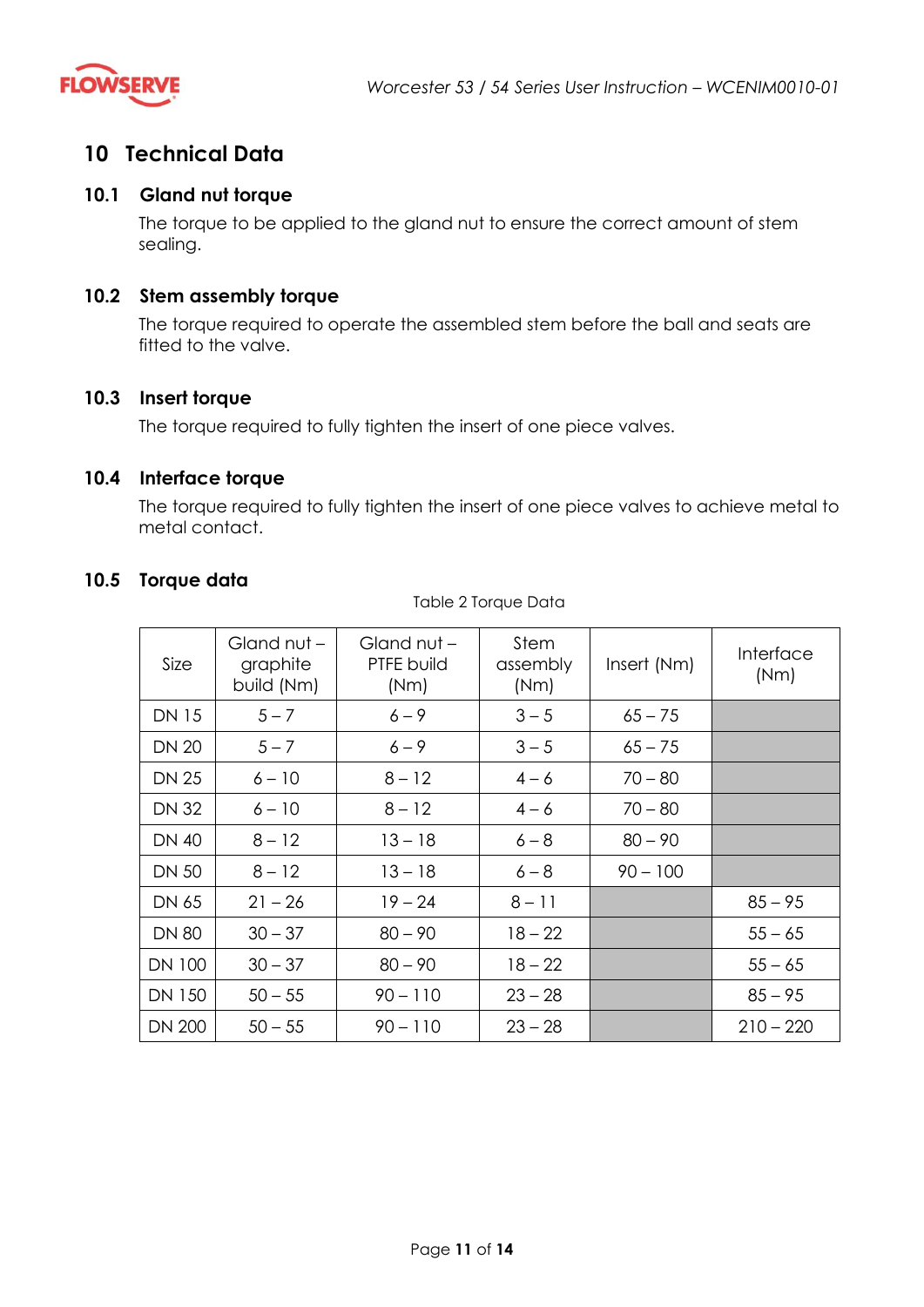

## <span id="page-12-0"></span>**11 Valve Exploded Diagram**

#### **11.1 DN15 – DN50 Valves**

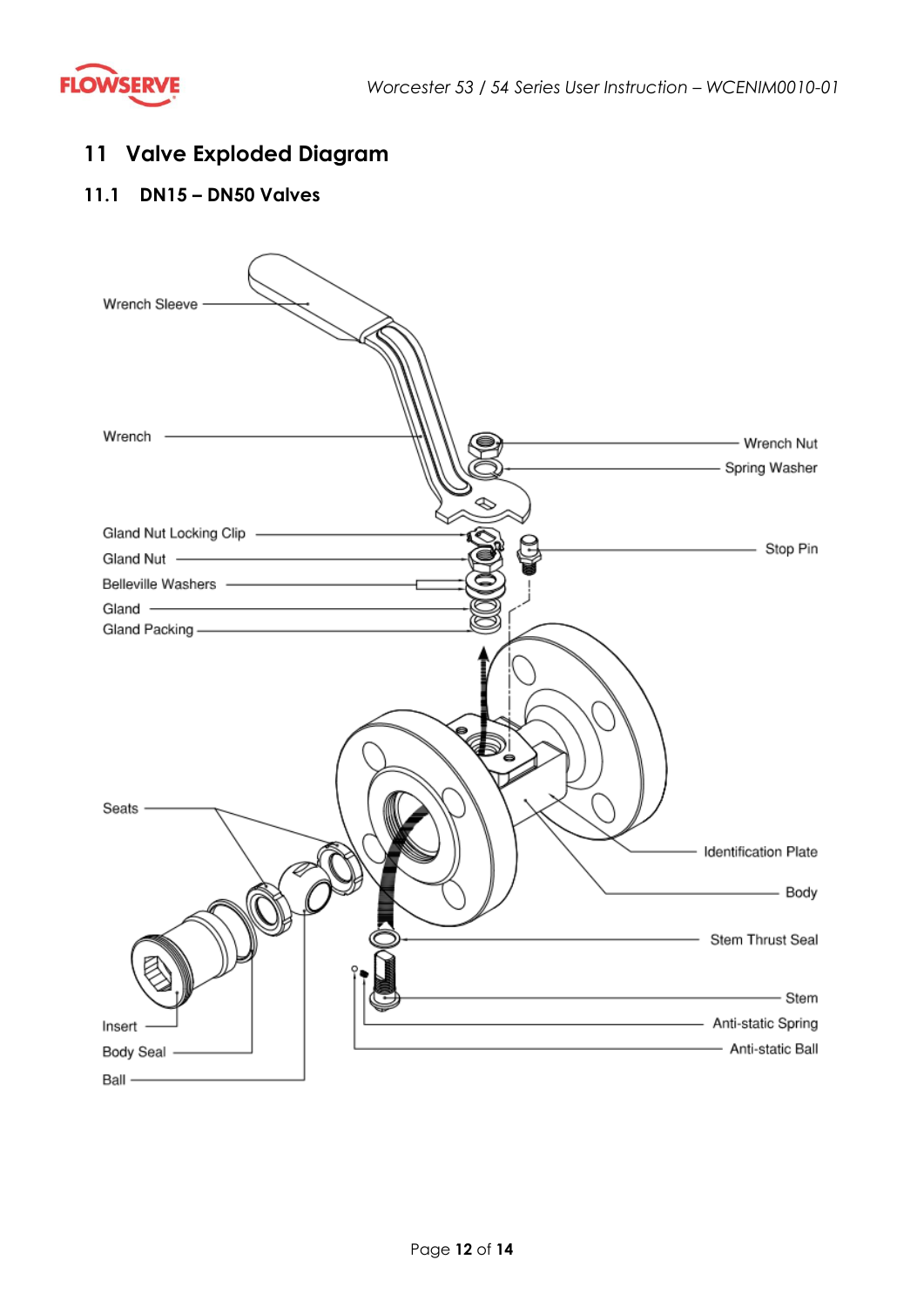

#### **11.2 DN65 – DN250 Valves**